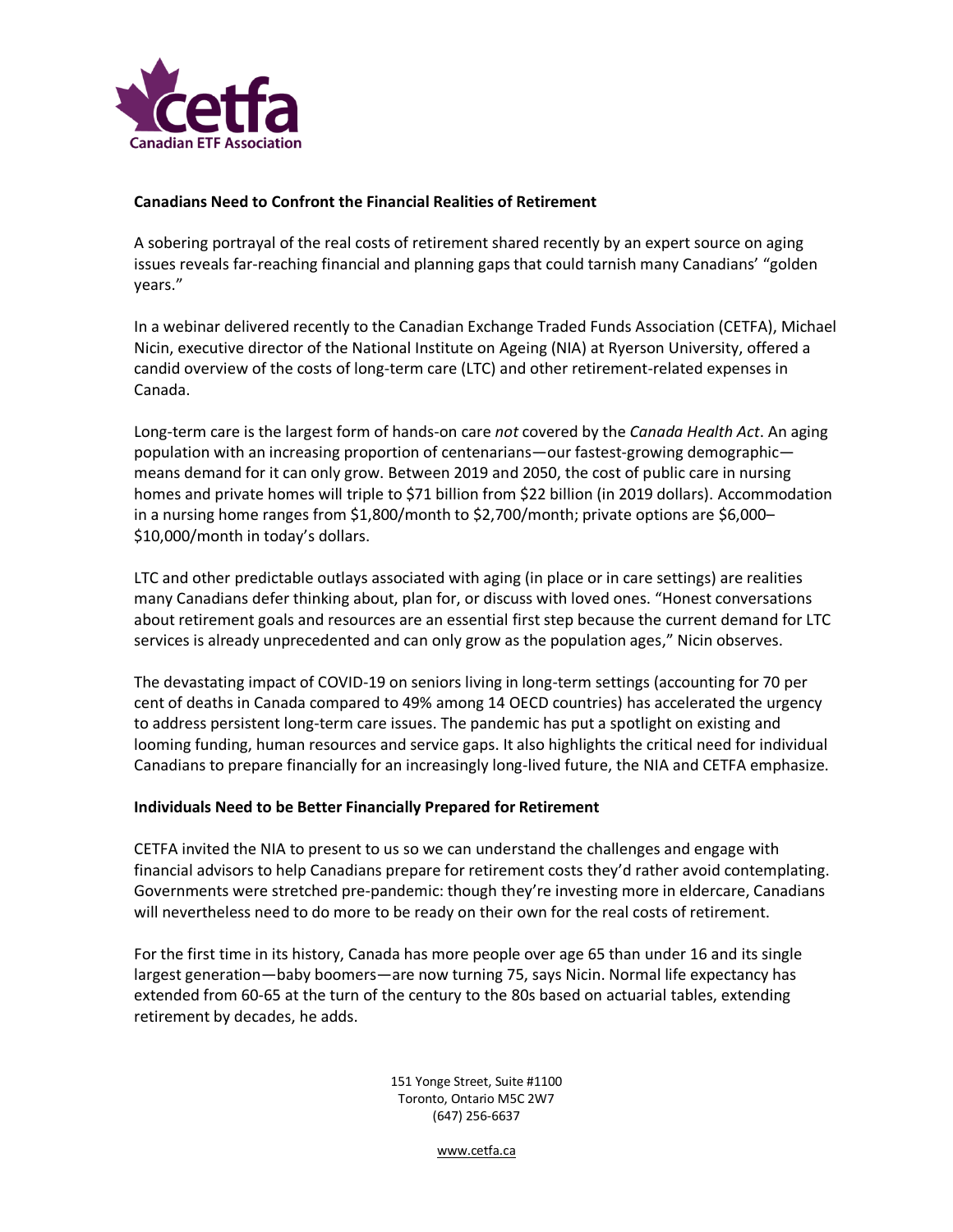

Citing OECD statistics from 2015, the NIA reports that Canada only spends 1.2 per cent of its GDP on LTC, below the average of 1.7 per cent for 15 OECD countries. Canada also lags on its spending for home and community care both in relation to nursing care (13 versus 87 per cent) and, in comparison to the OECD average (30 and 65 per cent respectively; an additional five per cent is spent on other senior supports).

There are other dimensions to this evolving but foreseeable situation, one that will create even more pressure on a system which already has a 40,000-person waitlist for a coveted nursing home room and 430,000 with unmet home care needs.

At one time, Canadian seniors could count on a close relative, typically a daughter, to provide unpaid care and support services. But due to changing demographics and families increasingly spread far and wide, between 2019 and 2050, the NIA estimates that there will be about one-third fewer close family members available to provide auxiliary unpaid care. Yet by 2050, more than twice the number of Canadian seniors will rely on unpaid support, which will need to increase by 40 per cent to meet their care requirements.

While subsidized home care may be an option, there's less of a guarantee of availability and caps apply (in Ontario, the average is 2-3 hours per week). Home care costs from \$15/hour to \$40/hour depending on the services provided. In the wake of COVID-19—when some poorly paid personal support workers (PSWs) did not show up for work—the provinces have expanded training programs to expand the population of PSWs. However, exploding demand for support may fast outstrip supply.

When asked about what they want in retirement, Canadians reveal a strong preference for aging at home for as long as possible: 91 per cent overall and almost 100 per cent of those 65 and above. And the vast majority (85 per cent) are receptive to advice on how to do so safely. However, almost onethird (30 per cent) say they "don't feel prepared personally or financially to age independently at home," the NIA reports. This represents an opportunity for advisers who need to help their clients "internalize the message" about the realities of aging and "unpack the issues within it" as part of their conversations, says Nicin.

## **Real Conversations About Money, Sound Deaccumulation Plans are Essential**

Following the presentation to its members, CETFA interviewed Nicin to gain further insights into financial planning implications associated with aging.

While most Canadians save for retirement and have a vision of the quality of life they'd like to enjoy, they don't prepare for declining health and its financial implications and "there's no free ride for health care as an older person," Nicin observed. "Personalized care is every expensive either at home or in an LTC facility. And so there may be a gap between what I want and what I can afford. Canadians are particularly bad at having conversations about morbidity and mortality and planning for them financially. This is where a financial advisor can help."

> 151 Yonge Street, Suite #1100 Toronto, Ontario M5C 2W7 (647) 256-6637

> > [www.cetfa.ca](http://www.cetfa.ca/)